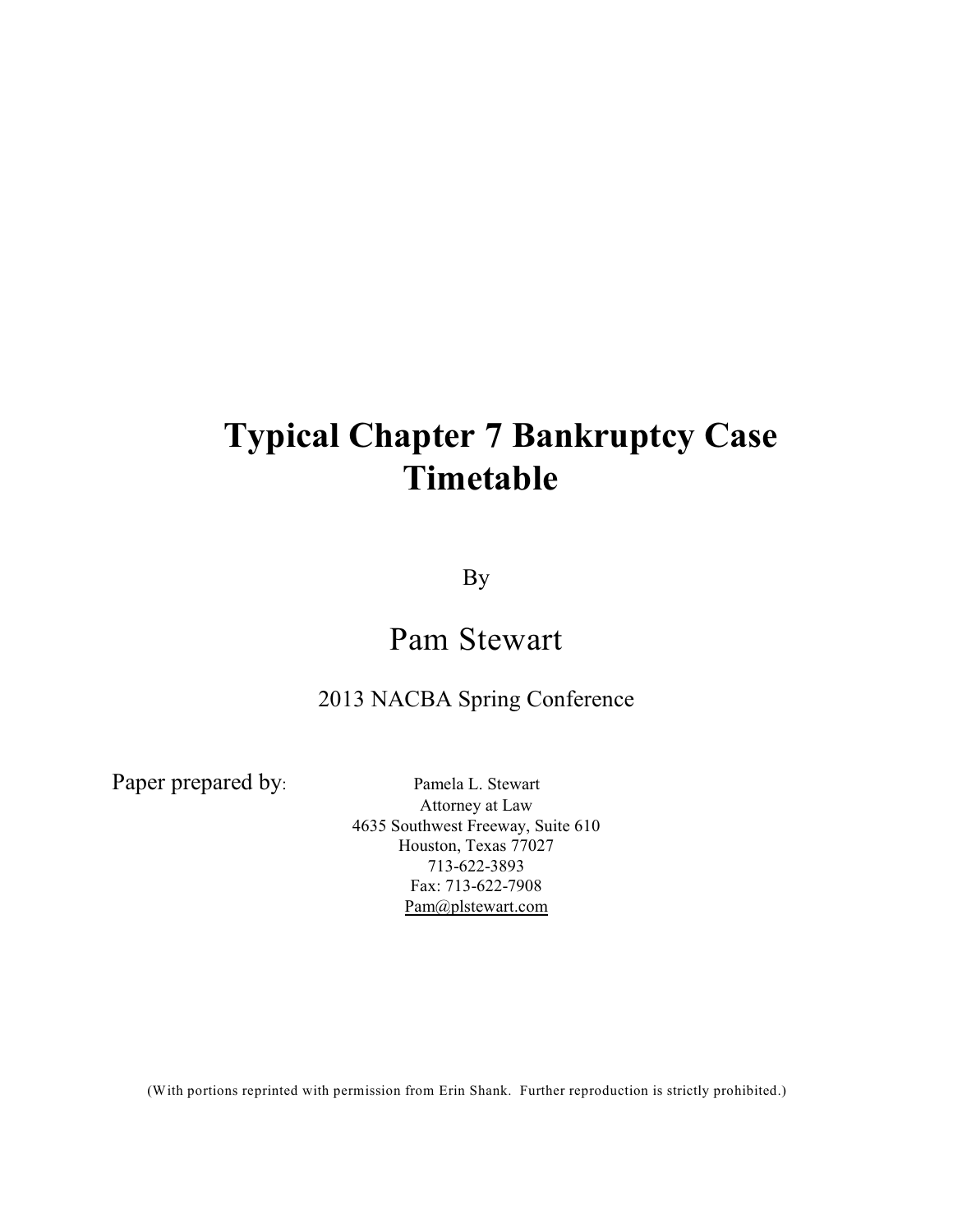### **Typical Chapter 7 Bankruptcy Case Timetable**

A Chapter 7 case is typically commenced by the debtor filing a voluntary petition. Individuals filing a voluntary petition must complete a credit counseling course approved by the U.S. Trustee's Office within 180 days before the voluntary petition is filed with the Court. A certificate showing that the course was completed is usually filed by the debtor's attorney with the voluntary petition. If the case is filed before the credit counseling course is completed, most courts will dismiss the case.

Fourteen (14) days after the voluntary petition is filed, the debtor must file Schedules and Statement of Financial Affairs.. These documents are typically prepared and filed with the petition. It is highly recommended that these documents are completed prior to the filing of the voluntary petition because then the debtor's attorney should be completely familiar with the financial circumstances of the debtor before the case is filed. If the debtor is an individual, the debtor must file a Form 22 statement which is commonly referred to as the "Means Test". If additional time is needed to complete and file these documents, a motion requesting additional time should be filed on or before the expiration of this fourteen (14) day time limit. A sample motion and order seeking court approval to extend the time to file these documents is attached as Exhibit A.

#### **Previous Case or Cases Pending Within the Last Year**

If the debtor has had a prior bankruptcy case that was dismissed within the year preceding the date of the filing of the new bankruptcy case, the automatic stay in the second case expires thirty (30) days after the second case is filed unless the Court extends the automatic stay in the second case. The hearing should be held before the thirty (30) days expire. A sample motion to extend the stay and order are attached as Exhibit B. It is also advisable to file an expedited motion for consideration of the motion to extend the stay. A sample motion and order are attached as Exhibit C. You may want to see what your Local Rules require and what the custom is in your district.

If the debtor has had two prior bankruptcy cases that were dismissed within the year preceding the date of the filing of the new case, there is no automatic stay in the third case and you will be required to file a motion to impose the stay. A sample motion and order are attached as Exhibit D. You will certainly want to file a motion for expedited consideration of your motion to impose the stay.

#### **Documents Required for Trustee**

Seven (7) days prior to the Section 341 meeting, the debtor's attorney must provide to the Chapter 7 Trustee the last income tax return that was filed by the debtor with the Internal Revenue Service and the two (2) months of pay stubs for the two months preceding the filing of the case or the bankruptcy case is subject to "automatic dismissal". Be sure you redact the social security numbers on the tax returns as well as the children's names and social security numbers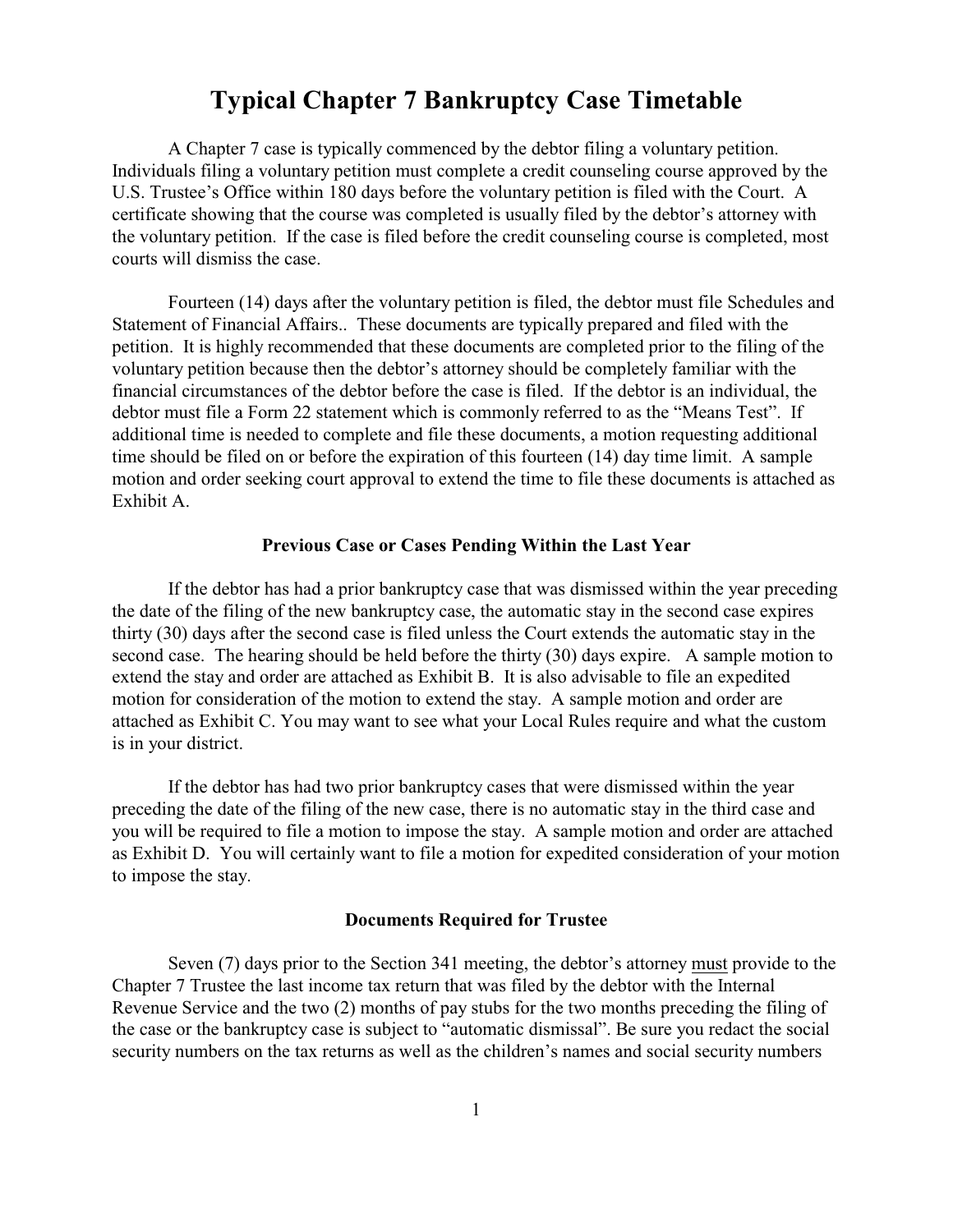before giving them to the Trustee. The best practice is to file a certificate of service in the Chapter 7 case stating that these documents have been delivered to the Chapter 7 Trustee. It is also recommended that you deliver these documents to the Chapter 7 Trustee when the case is filed with the Court. The case can therefore never be subject to "automatic dismissal". The income tax return and pay stubs are not filed in the case since, only the certificate of service is filed in the case. A sample Certificate of Service is attached as Exhibit E. If the Chapter 7 Trustee has other documentation which the Trustee requires to be delivered to him/her in all cases prior to the Section 341 meeting, those documents can be included and served as the Certificate of Service is being filed. Many Chapter 7 Trustees want a "snapshot" of the exact balances in all of the debtor's savings and checking accounts dated the same day as the case is filed. The amounts listed in the debtor's bank accounts on Schedule B and C should match the "snapshot" delivered to the Chapter 7 Trustee.

#### **Meeting of Creditors**

Immediately upon filing the Chapter 7 case, a Chapter 7 Trustee is appointed and a Section 341 meeting is scheduled. The Chapter 7 Trustee is not the Bankruptcy Judge. The Chapter 7 Trustees are appointed by the Office of the U.S. Trustee and are generally attorneys or accountants with considerable bankruptcy experience. The Section 341 meeting (which is commonly referred to as the "Creditors' Meeting") is automatically scheduled by the Court when the voluntary petition is filed. The Chapter 7 Trustee presides over the Section 341 meeting and places the debtor under oath. The debtor must bring his/her driver's license and Social Security card to the Section 341 meeting in order to prove his/her identity to the Trustee. The Trustee then questions the debtor. The Trustee has reviewed the Schedules and other documents filed by the debtor in the case and at the meeting can ask the debtor questions concerning those documents. A sample list of questions typically asked by a Chapter 7 Trustee is attached as Exhibit F.

Any creditor can attend the meeting and may also ask the debtor questions. Creditors can ask questions at the Section 341 meeting even if they are not represented by an attorney. The Bankruptcy Judge is not allowed to attend the Section 341 meeting. Attendance at the Section 341 meeting by the debtor is mandatory. If husband and wife have filed a joint petition, both spouses must attend the Section 341 meeting. The Chapter 7 Trustee can waive the appearance of one debtor if the debtor is married, his spouse attends the meeting, the spouse has been given a power of attorney and the debtor is on active duty with the U.S. military and is deployed. Any other absence must be approved by the Bankruptcy Judge on motion, after notice and hearing. If a debtor does not attend the Section 341 meeting and that attendance is not waived by the Chapter 7 Trustee or the Bankruptcy Judge, he/she will not be issued a discharge in the case.

#### **Debt Management Class Requirement**

Individual debtors must also take a debt management class within 45 days from the date of the Section 341 meeting. A best practice is for the debtor's attorney to advise the debtor to take this second course prior to the Section 341 meeting. Debtors can take the class over the internet or over the telephone. A certificate of completion of this course must be filed by the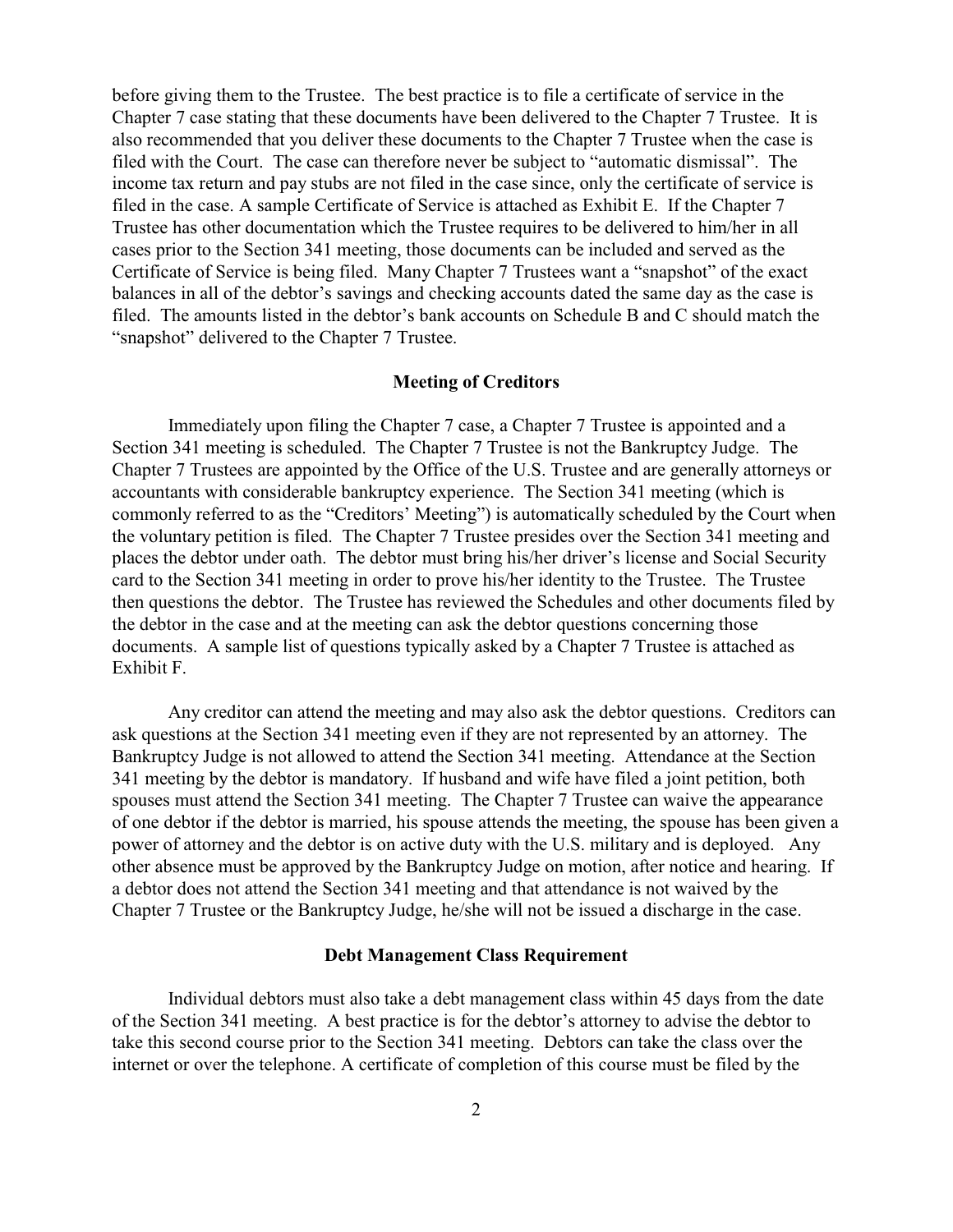debtor's attorney in the case in order for the debtor to receive a discharge. If the certificate is not filed timely, the case will be dismissed without entry of a discharge. You don't want this to happen as the court charges a fee to re-open the case for entry of a discharge order. A sample motion and order to re-open a case for entry of a discharge order is attached as Exhibit G.

At the creditors' meeting, the debtor will be asked by the Chapter 7 Trustee if he has read the "Bankruptcy Information Sheet". The Bankruptcy Information Sheet should be given to the debtor by the attorney prior to the filing of the voluntary petition. The "Bankruptcy Information Sheet" explains the different types of bankruptcy relief (Chapter 7, 11, 12 and 13), explains briefly what debts will not be discharged in the bankruptcy case and briefly explains a Reaffirmation Agreement. A Bankruptcy Information Sheet is attached as Exhibit H.

#### **Discharge of Debts and Objections to Discharge**

Chapter 7 debtors are discharged from all of their debts except for the following debts:

- 1. Most taxes
- 2. Child support
- 3. Alimony and other domestic support obligations (may be dischargeable in Chap. 13)
- 4. Student loans
- 5. Court fines and criminal restitution, and
- 6. Personal injury caused by driving under the influence of drugs or alcohol

If a creditor believes that is has a reason to object to the debtor's discharge of a particular debt or of the discharge of all of the debtor's debts, that creditor must file an adversary proceeding within sixty (60) days of the first date scheduled for a Section 341 meeting. (If the creditors' meeting is rescheduled for some reason, the sixty days is counted from the date of the first scheduled meeting.)An adversary proceeding is a "mini-lawsuit" commenced by filing a Complaint. A creditor can object to the debtor's discharge by filing an adversary proceeding because the debt was incurred by fraud against the creditor. The grounds for objecting to a debtor's discharge of a particular debt are contained in Section 523(a) of the Bankruptcy Code. The grounds for objection to the discharge of all of the debtor's debts are contained in Section 727(a) of the Bankruptcy Code.

#### **Reaffirmation Agreements**

Creditors may ask the debtor to sign a Reaffirmation Agreement. A Reaffirmation Agreement reinstates the debt between the debtor and that particular creditor as if the bankruptcy was never filed. Reaffirmation Agreements are frequently signed on debts secured by cars and debts secured by the debtor's primary residence. (Many attorneys will not sign Reaffirmation Agreements on a debtor's home.) Portions of the Reaffirmation Agreement must be filled out by the debtor's attorney's office because they contain representations concerning the debtor's budget. This information should match the information contained in Schedule I and J filed in the case. The debtor's attorney must also sign the Reaffirmation Agreement and attest that the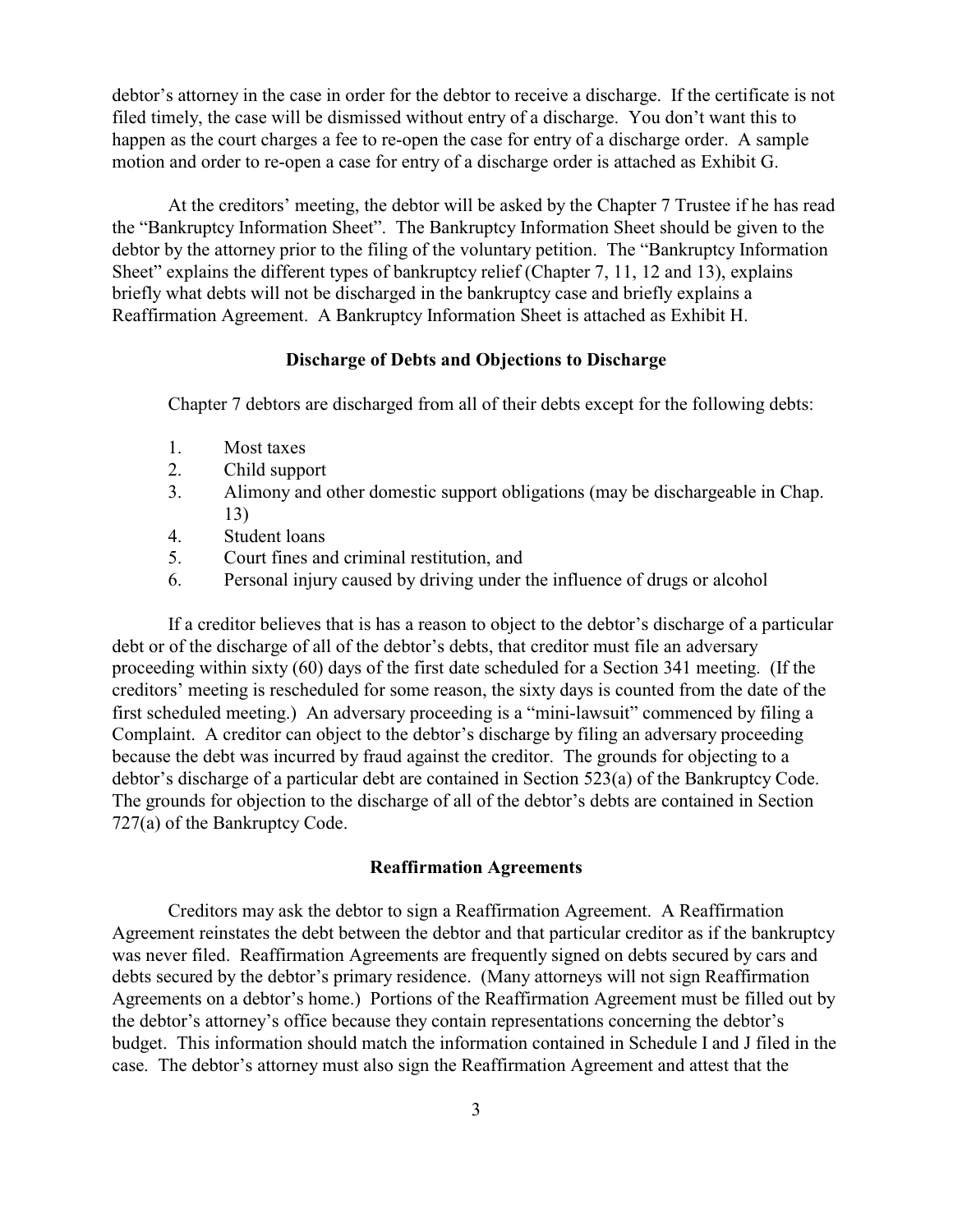attorney has fully informed the debtor of the consequences of signing a Reaffirmation Agreement and that the Reaffirmation Agreement does not impose an undue hardship on the debtor or the debtor's dependents. If the debtor's attorney does not sign the Reaffirmation Agreement and the Agreement is filed with the Court without the debtor's attorney's signature, the Bankruptcy Court will hold a hearing on the Reaffirmation Agreement and question the debtor about it. If the debtor does not attend that hearing, the Reaffirmation Agreement will be denied by the Bankruptcy Judge. Signing a Reaffirmation Agreement has serious consequences. If a Reaffirmation Agreement is signed and then the debtor does not pay the debt, the creditor can repossess any collateral that secured the debt, sell the collateral and sue or pursue the debtor for any deficiency. Again, signing a Reaffirmation Agreement re-instates the debt that is the subject of the Reaffirmation Agreement as if there was no bankruptcy and must be signed by the debtor's attorney. Therefore, the debtor's attorney should carefully advise the debtor of these facts. Unsecured debt is rarely reaffirmed in a Reaffirmation Agreement. The debtor has a limited time period within which to rescind a Reaffirmation Agreement. A Reaffirmation Agreement can be rescinded anytime before the Court issues the discharge or within 60 days after the Reaffirmation Agreement is filed with the Court, whichever is later. If the debtor decides to rescind the Reaffirmation Agreement, the debtor's attorney should assist with that cancellation and file that rescinding document in the bankruptcy case.

#### **Discharge of Debtor**

If no creditor objects to the debtor's discharge, the debtor has attended the creditors' meeting, and a certificate of completion of the financial debt management class has been filed in the case, the bankruptcy clerk's office issues the debtor a discharge approximately 65 days after the Section 341 meeting is concluded. The discharge is sent to the debtor, the debtor's attorney, and all creditors in the case. The discharge serves as a permanent injunction prohibiting any creditor from attempting to collect as a personal liability any of the debt that was discharged in the bankruptcy. However, even thought the creditor cannot pursue the debtor personally, a secured creditor can foreclose on a lien it has on any of the debtor's assets if it so chooses. In other words, if a debtor files a Chapter 7 case and receives a discharge and does not reaffirm the debt on his/her house or car, the debtor is discharged from the debt to the creditors holding the liens on his/her house or car. However, that creditor can foreclose on the debtor's home or repossess the car which serves as collateral for those debts if the debtor does not pay that creditor.

#### **Lawsuits and Judgments Prior to Filing of Bankruptcy Case**

Chapter 7 cases stay the continuance of any lawsuits against the debtor. Many credit card companies or their debt collectors are filing lawsuits against debtors in an attempt to obtain judgments against debtors. It is vitally important to insure that the lawyer suing the debtor and the creditor that lawyer is representing be included in the bankruptcy schedules and matrix in order to insure that the debtor receives a discharge from that debt. In order to inform the court in which the lawsuit is pending of the bankruptcy filing, a Suggestion of Bankruptcy or a Notice of Stay can be filed in that court. A sample Suggestion of Bankruptcy and a Notice of Stay along with a sample cover letter for filing that document with that court are attached as Exhibit I.